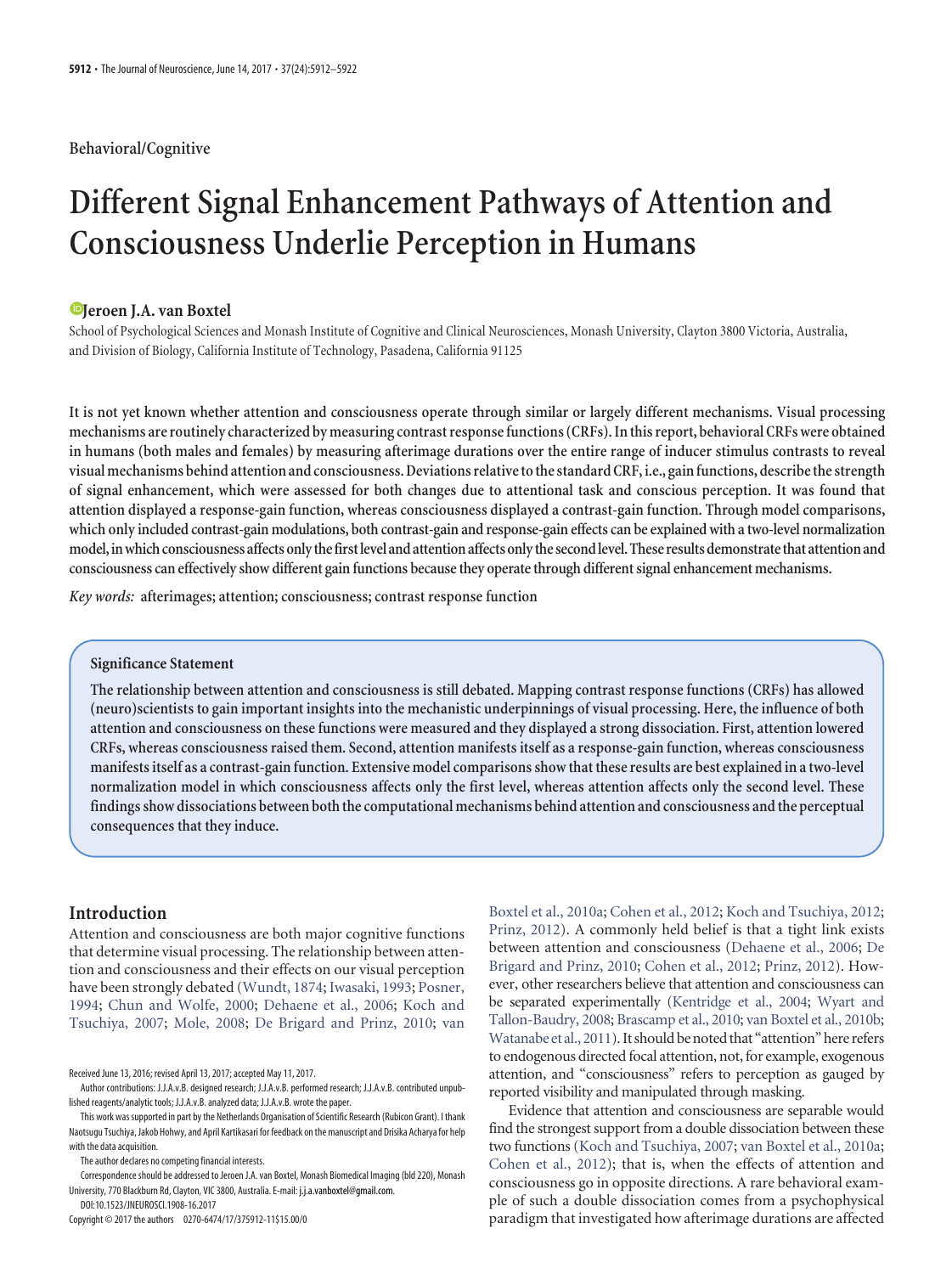by attention and consciousness [\(van Boxtel et al., 2010b\)](#page-10-10). It was shown that consciousness increased afterimage durations, whereas attention decreased afterimage durations.

Although this previous research shows strong support for a dissociation between attention and consciousness, it does not provide insight into how this dissociation comes about. To gain such mechanistic understanding, researchers often map out contrast response functions (CRFs) [\(Albrecht and Hamilton, 1982;](#page-9-5) [Reyn](#page-10-12)[olds and Heeger, 2009;](#page-10-12) [Carrasco, 2011\)](#page-9-6). Therefore, to determine whether the effects of attention and consciousness are subserved by similar or different mechanisms, afterimage durations were measured over a range of contrasts to determine behavioral CRFs and investigate the modulations of this curve caused by attention and consciousness.

CRFs of neuronal responses [\(Albrecht and Hamilton, 1982\)](#page-9-5), as well as behavioral performance [\(Carrasco, 2011\)](#page-9-6), generally increase in a sigmoidal fashion with increasing stimulus contrast (see [Fig. 1](#page-3-0)*A*). Attention generally enhances contrast responses, but it can do so in different ways [\(Reynolds and Heeger, 2009;](#page-10-12) [Car](#page-9-6)[rasco, 2011\)](#page-9-6). For example, attention can shift the contrast response curve to the left, thereby effectively boosting stimulus contrast [\(Reynolds and Heeger, 2009;](#page-10-12) [Carrasco, 2011\)](#page-9-6). This response modulation is called a contrast gain function and shows the largest effects at intermediate contrasts [\(Fig. 1](#page-3-0)*A*,*B*). Attention has also been reported to modulate responses multiplicatively. This type of function is called a response gain function, which shows the largest effects at high contrasts [\(Fig. 1](#page-3-0)*A*,*B*). The influence of consciousness on CRFs is not yet known, although one of the techniques to modulate conscious perception, interocular suppression, often, but not always, produces contrast gain functions [\(Sengpiel et al., 1998;](#page-10-13) [Watanabe et al., 2004;](#page-10-14) [Li et al., 2005;](#page-10-15) [Bah](#page-9-7)[rami et al., 2008;](#page-9-7) [Yuval-Greenberg and Heeger, 2013\)](#page-10-16).

Importantly, no study has measured and controlled for the effects of both attention and consciousness on CRFs. It is therefore possible that the previously reported effects in CRFs are a mixture of both attention and consciousness. Here, a technique is used that strictly controlled both attention and consciousness modulations, allowing the study of their separate effects on CRFs. Gain functions for both attention and consciousness were thus independently determined to study whether they operate through the same or distinct signal enhancement mechanisms.

# **Materials and Methods**

*Experimental design and statistical analysis*

The same stimuli and paradigm were used as described previously [\(van](#page-10-10) [Boxtel et al., 2010b\)](#page-10-10).

#### *Participants*

*Low spatial frequency (SF).* Data were obtained from 17 individuals (nine male/eight female college students). Based on trial inclusion criteria (see below), two participants were excluded because they had missing data in more than two parameter combinations. Therefore, the data from 15 individuals (eight males) were analyzed further.

*High SF.* Nineteen participants participated. Three participants were excluded because of missing data. Therefore, data from 16 individuals  $(6 \text{ male}, 10 \text{ female}, \text{mean age } 20 \text{ years}/1 \text{ month}, SD = 1 \text{ year}/4 \text{ months})$ were analyzed further.

#### *Stimuli*

The afterimage inducer was a Gabor patch with a contrast that was drawn from 0.03, 0.06, 0.125, 0.25, 0.50, and 1. The patch was Gaussian windowed ( $\sigma$  = 1.43°) and had an SF of 0.23 cycles/° or 3 cycles/°, a random orientation, and was presented at 4.9° eccentricity. The mask, which was shown on half of the trials, was of 100% contrast rotated at 120°/s and consisted of a Gaussian windowed ( $\sigma = 1.43^{\circ}$ ) checkerboard (0.78 cycles/°).

It reversed contrast every 67 ms. Presentation location of the inducer and the mask was shifted by 45° counterclockwise between trials. Background luminance was 49 cd/m<sup>2</sup>. All experiments were performed on a gammacorrected monitor.

In the low-attention conditions, the attentional task was a rapid serial visual presentation (RSVP) of red letters (font Helvetica, 12 point). These letters were shown for 133 ms, after which they were immediately replaced by the next letter.

## *Procedure*

Each trial had three phases. The first phase was the adaptation phase during which the afterimage inducer was shown in one eye (left and right eye presentation was counterbalanced over trials). To the other eye, the mask was shown in invisible trials, whereas no mask was shown in visible trials. The adaptation phase lasted 4 s. To create conditions in which a low amount of attention was paid to the inducer, subjects were distracted by a RSVP in which they counted the number of X's ( $n = 2-5$ ; participants were told there could be 1–5 in any trial) that appeared in an RSVP stream of nontarget letters (randomly chosen from: M, S, T, A, B, C, D, O, K, P, Y). Subjects did not report visibility in the low-attention trials, avoiding the need to deploy attention to the inducer. In the highattention trials, the RSVP task was not performed but the letters were shown. Instead, subjects tracked the subjective visibility of the inducer by pressing and releasing a keyboard button.

The second phase was the afterimage phase. Participants pressed a button as soon as they perceived an afterimage and released the button when the afterimage disappeared. Because afterimages in this experiment were perceived instantaneously, afterimage duration was recorded from the start of the afterimage phase until the button was released. Participants pressed the space bar if no afterimage was perceived (this was recorded as a 0 s afterimage duration).

In the third phase, the observer was asked to indicate the number of X's that were counted. The number was indicated with the keypad. In the high-attention condition, this question was skipped by pressing the space bar. All trials were presented in a pseudorandom order and divided over eight blocks separated by brief rest periods.

#### *Data analysis*

For the data analysis, trials were excluded when the reported number of X's was off by  $\geq$  1 (except where noted differently). For the trials with the mask, which should lead to invisibility of the inducer stimulus, trials that were nonetheless reported as visible for any length of time (i.e., they broke through suppression) were excluded. These selection criteria led to the inclusion of the following number of trials (mean  $\pm$  SEM over participants): in the low SF condition:  $47.53 \pm 0.47$  (Visible–High Attention),  $35.53 \pm 1.40$  (Visible–Low Attention),  $41.93 \pm 2.63$  (Invisible– High Attention),  $36.87 \pm 0.97$  (Invisible–Low Attention); and in the high SF condition:  $47.58 \pm 0.34$  (Visible–High Attention),  $32.74 \pm 1.76$ (Visible–Low Attention), 28.16  $\pm$  3.65 (Invisible–High Attention),  $32.79 \pm 2.16$  (Invisible–Low Attention). The lowest mean number of trials of any of the contrast conditions was as follows:  $5.67 \pm 0.33$  (Visible–Low Attention, contrast = 0.06) for the low SF condition and 4.0  $\pm$  $0.68$  (Invisible–Low Attention, contrast  $= 0.5$ ) for the high SF condition.

## *Calculating psychophysical gain functions*

The afterimage durations in the condition with invisible trials that were not attended (Att $\frac{-}{V}$ is $\frac{-}{V}$ ) were taken as a baseline measure, as this condition has a maximally reduced influence of attention and conscious visibility in our design. The attention-induced gain function was then calculated by subtracting, per participant, this baseline from the attended, but invisible conditions (Att<sup>+</sup>/Vis<sup>-</sup>):  $\Delta AI = Att^{+}/Vis^{-}$  -Att $^-$ Vis $^-$  . The visibility-induced gain function was similarly calculated by subtracting Att $^{-}/\mathrm{Vis}^{-}$  from the visible but less-attended condition:  $\Delta$ AI = Att <sup>-</sup>/Vis <sup>+</sup> - Att <sup>-</sup>/Vis <sup>-</sup> .  $\Delta$ AI-measures were averaged over participants, and calculated per contrast value.

#### *Contrast-gain index (CGI) and response gain index (RGI)*

CGI and RGI were calculated per individual. The CGI was calculated as the difference between the average response at the middle two contrasts minus the average response at the lowest and highest contrast, as follows: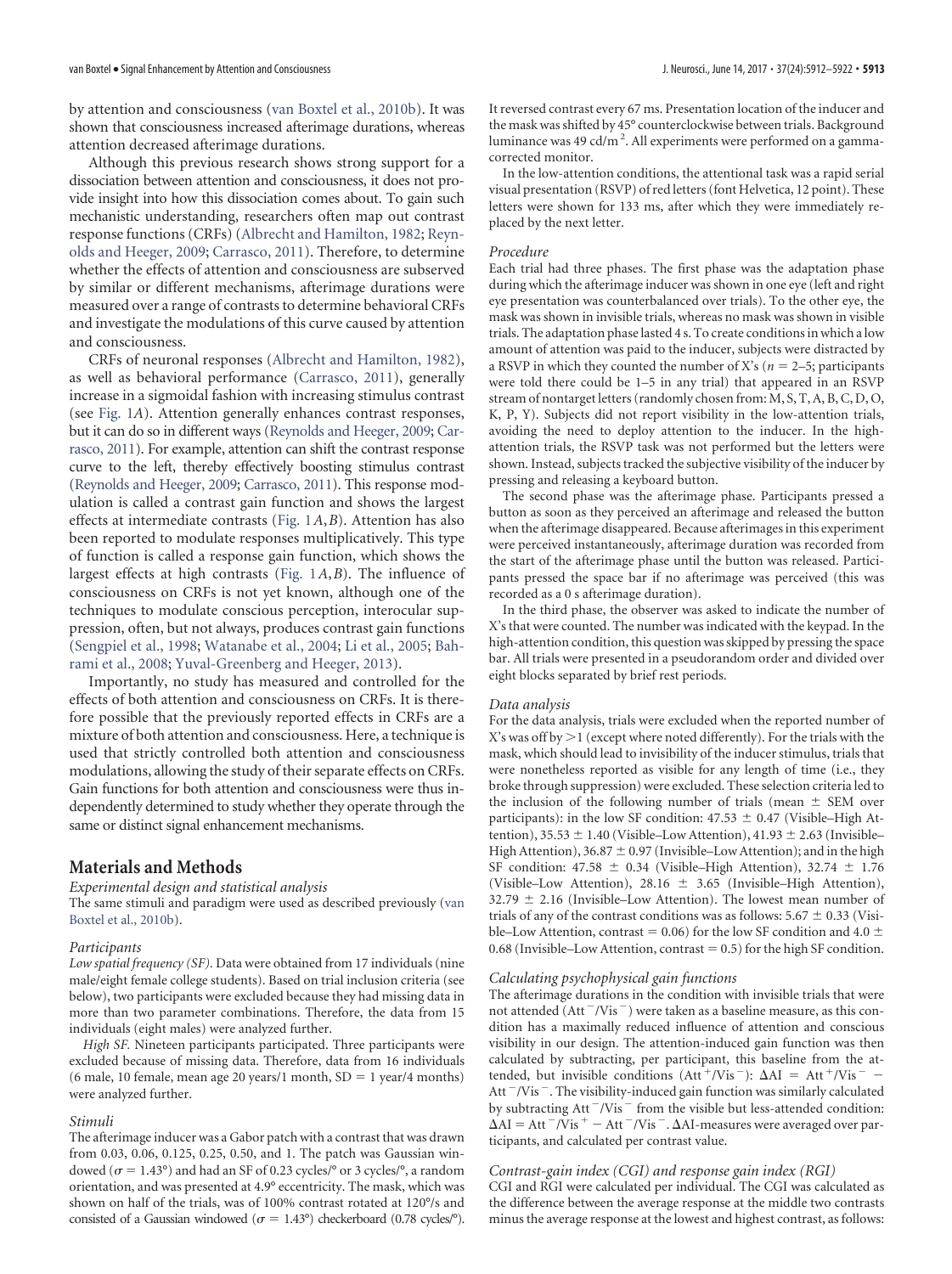$0.5 \times ((\Delta Al_{0.13} + \Delta Al_{0.25}) - (\Delta Al_{0.03} + \Delta Al_{1}))$ , where  $\Delta Al_{c}$  refers to AI at contrast *c*. The RGI was calculated as the average response at the highest two contrasts minus the average response at the lowest two contrasts. It was then multiplied by  $-1$  to yield a positive index, as follows:  $-0.5 \times ((\Delta A I_{0.50} + \Delta A I_{1}) - (\Delta A I_{0.03} + \Delta A I_{0.06}))$ . Two subjects missed data for some of the  $\Delta AI<sub>c</sub>$  values; these participants were removed for this analysis. CGI and RGI values were analyzed with one-sample *t* tests versus 0. Comparisons between experiments for both CGI and RGI were made using two-tailed paired *t* tests.

## Z*-transformed partial correlations and descriptive model fitting*

Both the attention and visibility  $\Delta$ AI data were fit with predictions from a contrast gain and response gain model. For the contrast gain model, the contrast-response curve change is characterized by a shift to the left or right. For a response gain model, the change is characterized by a multiplicative increase in response. Therefore, using the NonLinearModel class in MATLAB (2014b, 2015b) with default parameters, the average  $\Delta$ AI data were fitted with the following functions:

Contrast gain model : 
$$
\frac{R_{\text{max}} * \gamma C^n}{\gamma C^n + C_{50}^n} - \frac{R_{\text{max}} * C^n}{C^n + C_{50}^n}
$$
 (1)

Response gain model : 
$$
\frac{\gamma * R_{\max} * C^n}{C^n + C_{50}^n}
$$
 (2)

Where  $R_{\text{max}}$  is the maximum obtainable response,  $C$  is the contrast of the inducer, *n* is an exponent that determines the steepness of the curve, and  $C_{50}$  is the contrast at which half-maximum response is reached. The parameter  $\gamma$  is the gain of the process under scrutiny; that is, attention or visibility. For both high and low SF experiments, we fixed all parameters, except  $\gamma$ .  $R_{\text{max}}$  was set to 150% of the maximum AI duration at 100% contrast,  $C_{50}$  to 0.25, and the exponent  $n$  was set to 2 [\(Herrmann et al.,](#page-9-8) [2010\)](#page-9-8).

To remove correlations between the contrast gain and response gain models themselves, partial correlations were computed [\(Movshon et al.,](#page-10-17) [1985;](#page-10-17) [Smith et al., 2005\)](#page-10-18). The partial correlations for contrast-gain (*R<sub>c</sub>*) and response-gain  $(R_r)$  models are as follows:

$$
R_c = \frac{r_c - r_c r_{cr}}{\sqrt{(1 - r_c^2)(1 - r_{cr}^2)}}
$$
\n(3)

and

$$
R_r = \frac{r_r - r_r r_{cr}}{\sqrt{(1 - r_r^2)(1 - r_{cr}^2)}}
$$
(4)

where  $r_c$  and  $r_r$  are the correlations between the  $\Delta$ AI data and the contrast-gain and response-gain models, respectively, and  $r_{cr}$  is the correlation between the two fitted gain models.

Pearson's *r* correlations are not normally distributed, so the Fisher  $r$ -to-*Z* transformation (shown just for  $R_c$ ) was used as follows:

$$
Z_c = \frac{0.5 \frac{(1 + R_c)}{(1 - R_c)}}{\sqrt{\frac{1}{df}}}
$$
 (5)

where df is the degrees of freedom, which is equal to the number of contrast values measured minus 3. A *Z* larger than 1.65 (equal to  $p =$ 0.05, one-tailed) was taken as the threshold for significance.

#### *Model fitting*

Several models were considered as potentially being able to explain our data. The models that were considered had a very similar two-level architecture, with a level 1  $(L_1)$  activity feeding into a  $L_2$ . Both levels represent the neural activity of that level, with  $L_1$  representing a contrastpolarity sensitive level and *L*<sup>2</sup> representing a contrast-polarity-insensitive level. Both levels include adaptation. The layout of all models was as follows:

$$
Resp_{L1}(C) = F_{L1}
$$
 (6)

$$
Resp_{L2}(C) = F_{L2} \tag{7}
$$

$$
S_p = 1 - m \times \text{Resp}_{L2}(\text{Resp}_{L1})
$$
 (8)

$$
Resp_{Adapt} = s \times S_p \times Resp_{L2}(Resp_{L1}) + O \tag{9}
$$

where  $\text{Resp}L_1$  is the response at  $L_1$ ;  $\text{Resp}L_2$  is the response at  $L_2$  and takes the output of  $L_1$  as input;  $FL_1$  and  $FL_2$  describe the contrast-response functions of  $L_1$  and  $L_2$ , which are explained below for each of the models separately; and  $S_p$  describes the sensitivity postadaptation at  $L_2$ , which is dependent on the preadaptation activity of this level. The parameter *m* determines the strength of adaptation at *L*<sub>2</sub>. Note that a stronger adaptation at the second level lowers the sensitivity  $S_p$  which is analogous to increasing the contrast detection threshold (cf. [Brascamp et al., 2010\)](#page-9-4). The final response of the model is Resp<sub>Adapt</sub>, which is scaled (with *s*) and offset (with *O*) to best fit the data. It was assumed that the afterimage duration is directly related to this final response (i.e., a larger response means a longer time to decay).

Note that the activity in  $L_1$  is also dependent on adaptation, but this is only implicitly present in the model. Specifically, it was assumed that there exist two populations of neurons at  $L_1$ , a population  $L_1^+$  that is responding to the presented contrast polarity of the inducer and a population  $L_1^-$  that is not. Without adaptation, the responses of both populations in  $L_1$  would lead to an unbiased response to a gray screen:  $L_1^- - L_1^+ = 0$ . However, adaptation at  $L_1$  leads to a decreased sensitivity for cells in  $L_1^+$ , but not in cells that are nonresponsive to the stimulus  $(L_1^-)$ . Therefore, after adaptation, there is now a biased response  $(L_1^- - L_1^+$  =  $\text{Resp}L_1 > 0$ ), causing the afterimage.

Models were fitted using the fmincon function in MATLAB. The models were simultaneously fit to the four contrast-response functions, as well as to the two  $\Delta$ AI curves (the consciousness and attention gain functions). Both upper and lower bounds were provided on all parameters. Lower and upper bounds for the various parameters were as follows: *n* [lower = 0, upper = 3],  $C_{50}$  [0, 1], *m* [0, 1], *s* [0, 100], *O* [0, 2]. The various multiplicative attention terms (A) were bounded as follows [1, 100], with 1 being no attentional effect. When the parameter  $C_{\text{cfs}}$  was free to vary, it was limited to [0, 1].

In all models except the full model, C<sub>cfs</sub> was set to 0 when no CFS stimulus was presented and 1 when a CFS stimulus was presented. In the full model,  $C_{\text{cfs}}$  was a free parameter when the CFS stimulus was presented (independently at  $L_1$  and at  $L_2$ ). In all models, multiplicative attention (A) parameters were set to 1 in low-attention conditions and were free to vary in the high-attention condition.

### *Contrast-response functions for the different models*

*Monocular normalization only model*. The monocular normalizationonly model was the base model against which other models were compared. This model consists of two stages, each with a normalization operation but without attention and consciousness manipulation. [Figure](#page-7-0) [4](#page-7-0)*B* shows the model layout. The CRFs, which include the normalization step, for  $L_1$  and  $L_2$  are as follows:

$$
F_{L1} = C^n / (C^n + C_{50}^n)
$$
 (10)

$$
F_{L2} = C^n / (C^n + C_{50}^n)
$$
 (11)

This model has five free parameters:  $n$ ,  $C_{50}$ ,  $m$ ,  $s$ , and  $O$ . Parameters  $m$ ,  $s$ , and *O* are as explained above. The parameter *n* controls the steepness of the tuning curves and it is the same for  $L_1$  and  $L_2$ .  $C_{50}$  determines the point where the tuning curve reaches half the maximum height; it is also the same for  $L_1$  and  $L_2$ . The parameters *n*,  $C_{50}$ , *s*, *m*, and *O* are free parameters in all models.

*Attention*-*first model*. The attention-first (and consciousness second) model includes the influence of attention at  $L_1$  and the influence of the CFS stimulus at  $L_2$  (see model architecture in [Fig. 4](#page-7-0)*B*). The CRFs for  $L_1$ and  $L_2$  are as follows:

$$
F_{L1} = A_1 C'' / (A_1 C'' + C_{50}'')
$$
 (12)

$$
F_{L2} = C^n / (C^n + C^n_{CFS} + C^n_{50})
$$
\n(13)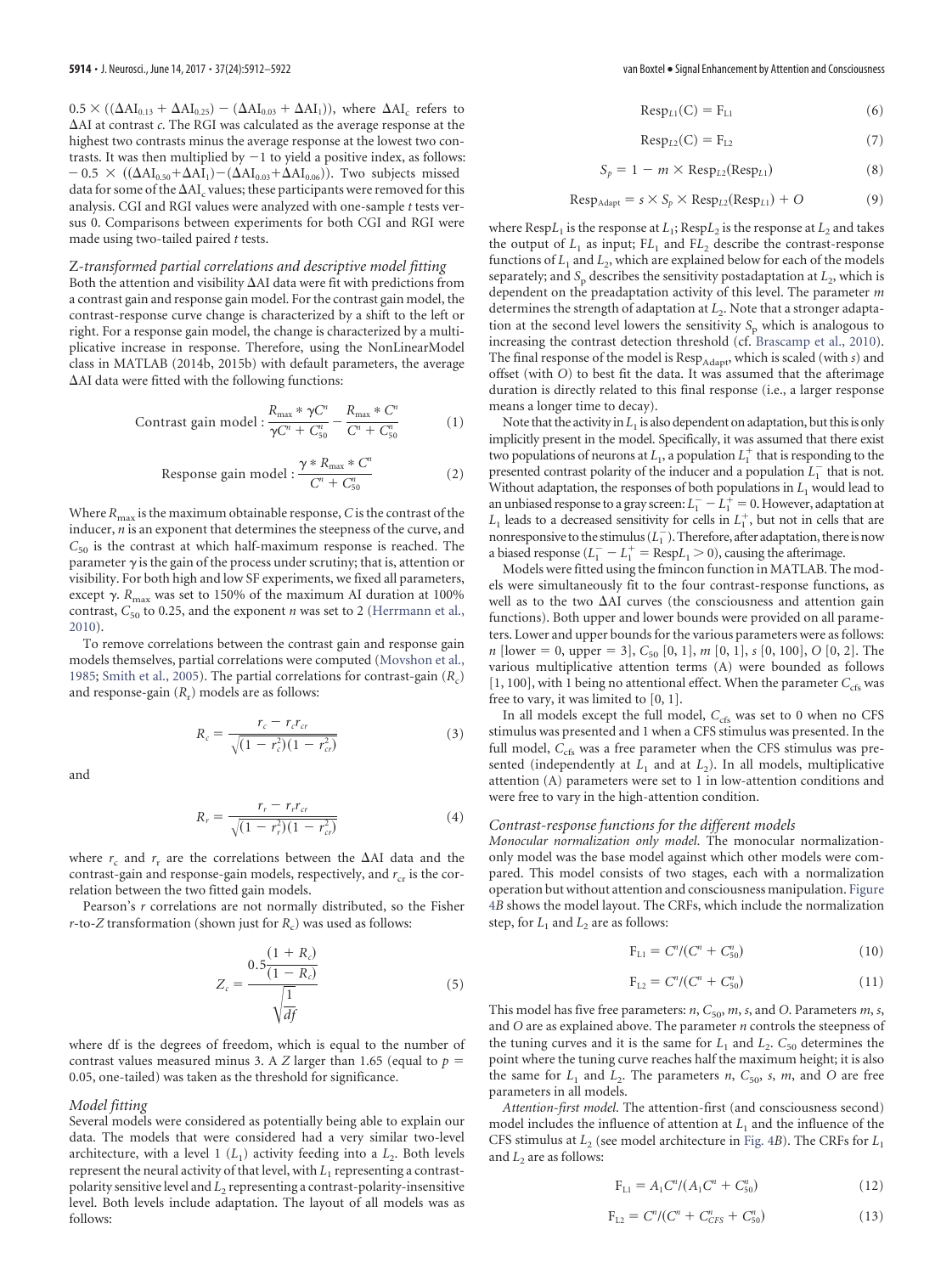

<span id="page-3-0"></span>Figure 1. *A*, Schematic illustration of contrast-gain (dark solid curve) and response-gain (light solid curve) effects on a CRF (dashed black). A contrast gain is evident as a wholesale rightward shift of the curve, whereas a response gain is evident as a multiplication of the response. B, Gain functions. Taking the difference between the dashed line and gain-modulated responses will result in a signature profile for both contrast and response gain, with contrast gain (dark solid curve) identifiable by a bell-shaped curve with the largest effects at intermediate contrasts and response gain (light solid curve) identifiable by a sigmoidal curve with the largest effects at high contrasts.*C*, Schematic of our experimental paradigm in which attention was modulated with an RSVP task at fixation (white dot) and consciousness was modulated by presenting (or not presenting) an interocular mask (see first row, middle, and right).

where  $A_1$  is the multiplicative influence of attention at  $L_1$  and  $C_{CFS}$  is the contrast of the CFS stimulus (set to 0 when the CFS stimulus was absent and to 1 when the CFS stimulus was present).

*Consciousness*-*first model*. The consciousness-first (and attention second) model includes the influence of CFS at  $L<sub>1</sub>$  and the influence of attention at  $L_2$  (see model architecture in [Fig. 4](#page-7-0)*B*). The CRFs for  $L_1$  and  $L_2$ are as follows:

$$
F_{L1} = C^n / (C^n + C^n_{CFS} + C^n_{50}) \tag{14}
$$

$$
F_{12} = A_2 C^n / (A_2 C^n + C_{50}^n)
$$
 (15)

where  $A_2$  is the multiplicative influence of attention at  $L_2$ .

*Attention*-*first model with response gain for attention*. In this model, the CRFs for  $L_1$  and  $L_2$  are identical to the attention-first model apart from excluding the attentional effects in the denominator (thus resulting in an attention-induced response-gain) as follows:

$$
F_{L1} = A_1 C^n / (C^n + C_{50}^n)
$$
 (16)

$$
F_{L2} = C^n / (C^n + C^n_{CFS} + C^n_{50})
$$
\n(17)

Parameter definitions are as in the attention-first model.

*Consciousness*-*first model with response gain for attention*. In this model, the CRFs for  $L_1$  and  $L_2$  are identical to the consciousness-first model apart from excluding the attentional effects in the denominator (thus resulting in an attention-induced response-gain) as follows:

$$
F_{L1} = C^n / (C^n + C^n_{CFS} + C^n_{50}) \tag{18}
$$

$$
F_{L2} = A_2 C''/(C^n + C_{50}^n)
$$
 (19)

Parameter definitions are as in the consciousness-first model.

*Full model*. The full model includes the influence of CFS and attention at  $L_1$  and at  $L_2$  (see model architecture in [Fig. 4](#page-7-0)*B*). Attention is implemented as spatial attention, and therefore boosts both the activity to the afterimage inducer (*C*), and the CFS stimulus (*CFS*). The CRFs for *L*<sup>1</sup> and  $L<sub>2</sub>$  are as follows:

$$
F_{L1} = A_1 C''/(A_1 C'' + A_1 C''_{CFS1} + C''_{50})
$$
\n(20)

$$
F_{L2} = A_2 C''/(A_2 C'' + A_2 C''_{CFS2} + C''_{50})
$$
\n(21)

*Model comparison*

The fits were compared using the Bayesian information criterion (BIC), in which a low BIC is better (a perfect fit leads to a BIC of  $-\infty$ ). The BIC depends on the likelihood, which was calculated as follows:

$$
L = -0.5 \cdot (df_e + N \cdot (\log(2\pi) + \log(MSE))) \tag{22}
$$

Where *L* is the likelihood, *N* is the number of data points,  $df_e$  is the degrees of freedom of the error  $(= N \text{ minus the number of parameters})$ that are estimated), and MSE equals the sum of squared errors of all the fit residuals divided by df<sub>e</sub>.

As a baseline, we took the monocular normalization-only model (N) that has only monocular normalization, but no influence of attention and interocular interactions. Models were compared by calculating the difference in the BIC score ( $\Delta$ BIC) relative to the monocular normalization-only model (N). According to [Kass and Raftery \(1995\),](#page-10-19)  $\Delta$ BIC values not worth more than a bare mention are  $0 <$  abs( $\Delta BIC$ )  $<$  2; those that show positive evidence are  $2 <$  abs( $\Delta$ BIC)  $<$  6; those that show strong evidence are 6  $<$  $abs(\Delta BIC)$  < 10, and those that show very strong evidence are abs( $\Delta BIC$ ) > 10. Note that the  $\Delta BIC$  thresholds of 2, 6, and 10 convert to the Bayes factors  $(BF_{10})$  of 2.7, 20, and 148, respectively. Apart from the models discussed here, we also considered various other models, which are not discussed below, but our conclusions remain the same.

# **Results**

# **Psychophysical data**

We measured the complete CRFs under various levels of focused attention and consciousness (operationalized as visibility) while using a full-factorial design. This approach allowed us to investigate the independent influences of attention and consciousness on visual processing [\(Fig. 1](#page-3-0)*C*). Previous research has shown that, when the influences of attention and consciousness are not strictly controlled, it may be difficult to attribute experimental effects to either of these processes [\(Koch and Tsuchiya, 2007;](#page-10-3) [van](#page-10-5) [Boxtel et al., 2010a\)](#page-10-5). Masking is a powerful technique to modulate conscious perception [\(Kim and Blake, 2005\)](#page-10-20) and it allows one to separate the influences of attention from those of consciousness [\(Dehaene et al., 2006;](#page-9-1) [Kanai et al., 2010;](#page-10-21) [van Boxtel et al.,](#page-10-10) [2010b\)](#page-10-10). We therefore used the most versatile method to render stimuli invisible through the process of masking, a method called continuous flash suppression (CFS) [\(Tsuchiya and Koch, 2005\)](#page-10-22). We paired the CFS technique with a stringent control of the participant's attention allocation. We minimized attention to the inducer stimulus in half of the trials by means of a distracting RSVP task [\(Rees et al., 1999\)](#page-10-23). On other trials, participants reported the visibility of the inducer stimulus, which resulted in high levels of attention to the inducer stimulus. By using this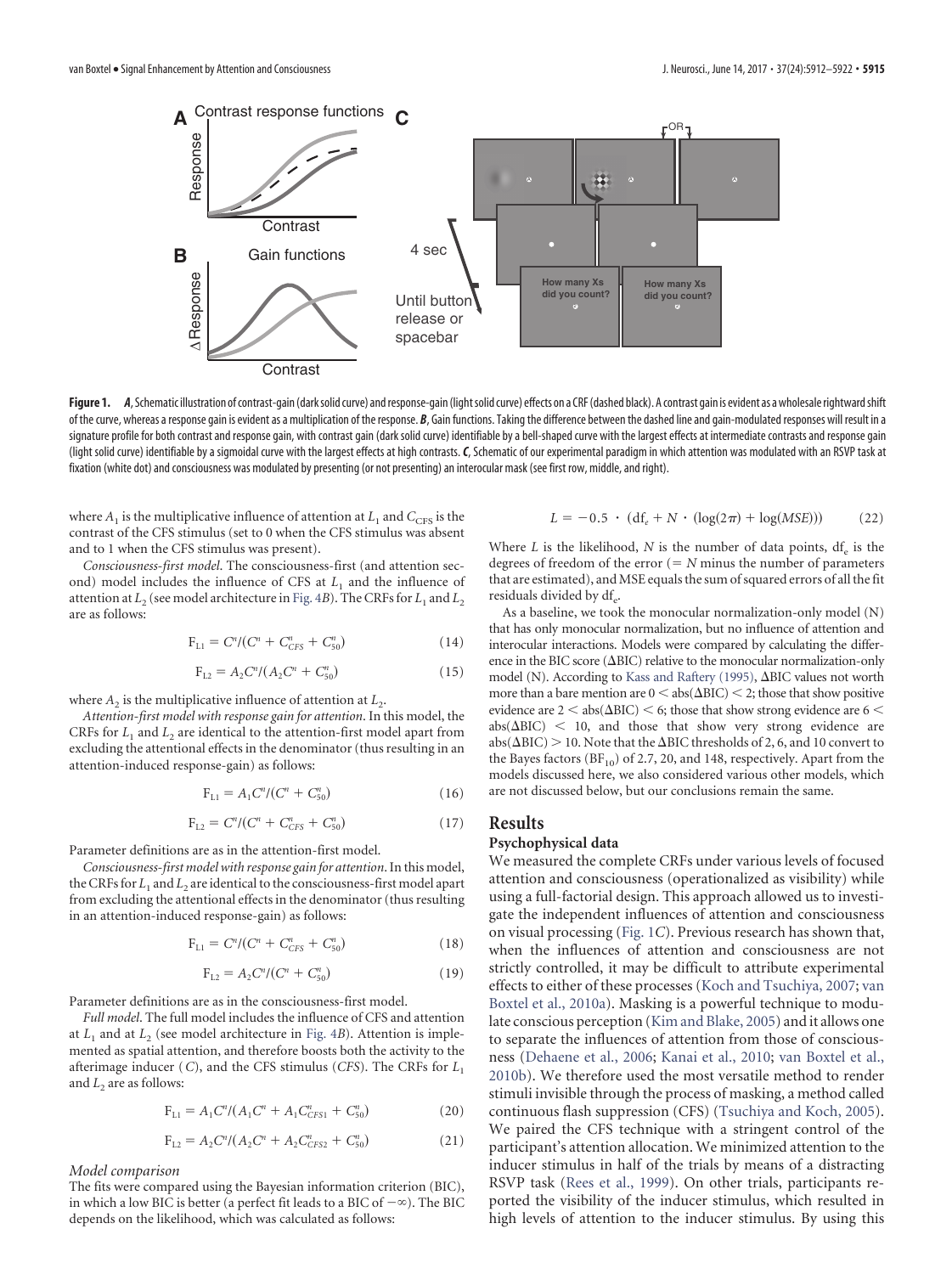

<span id="page-4-0"></span>Figure 2. Afterimage durations in the 2  $\times$  2 design. A, Afterimage durations for low SF depend on the contrast of the afterimage inducer. Visible  $=$  green lines, invisible  $=$  black lines, high-attention = solid lines, and low-attention = dashed lines (see legend in **C**). *B*, Effects of attention (red curve), and visibility (blue curve) for low SF. These curves are the difference between high-attention/invisible and low-attention/invisible data (for attention), and low-attention/visible and low-attention/invisible data (for visibility). Asterisks indicate significant deviations from zero (one-tailed t-tests). C, As in A but for high SF. D, As in B for high SF. Note that the y-axes have a different scales in A-D. E, RGI and CGI. Attention shows a significant RGI, whereas visibility shows a significant CGI. Bars represent the average over all participants; circles are low SF data; and squares are high SF data. Asterisks indicate significant deviations from zero (two-tailed *t*-tests). *F*, *Z*-transformed correlations between AI duration data and contrast and response gain functions. The shaded area represents significance. The different symbols are data with different performance thresholds in the RSVP task. Larger dots correspond to stricter RSVP thresholds (and consequently fewer trials); large to small: 1, 2, 3, 4 items off correct. In all cases, the attention curve is best fit with a response gain function, whereas the visibility curve is best fit with a contrast gain function. Error bars indicate SEM.

design, attention and consciousness were independently modulated, resulting in a  $2 \times 2$  matrix that consisted of four conditions: low-attention/invisible (i.e.,  $Att$ <sup>-</sup>/Vis<sup>-</sup>), low-attention/visible (i.e., Att<sup> $-V$ </sup>is<sup>+</sup>), high-attention/invisible (i.e., Att<sup>+</sup>/Vis<sup>-</sup>), and high-attention/visible (i.e., Att<sup>+</sup>/Vis<sup>+</sup>). This design allowed us to derive the individual contributions of attention and consciousness.

We determined psychometric CRFs, as measured by afterimage durations, for all four conditions [\(Fig. 2](#page-4-0)*A*,*C*). We looked at the influence of attention and consciousness separately relative to a baseline condition that lacked both of these influences. Therefore, to calculate the gain functions for attention and consciousness [\(Fig. 2](#page-4-0)*B*,*D*), we took the low-attention/invisible condition  $(i.e., black dashed lines, Att<sup>-</sup>/Vis<sup>-</sup>, Fig. 2A, C)$  $(i.e., black dashed lines, Att<sup>-</sup>/Vis<sup>-</sup>, Fig. 2A, C)$  $(i.e., black dashed lines, Att<sup>-</sup>/Vis<sup>-</sup>, Fig. 2A, C)$  as a baseline because this condition lacked influences of both attention and visibility. The gain function for attention was then calculated as the difference in AI duration ( $\Delta$ AI duration) between the high-attention/invisible condition and this baseline (i.e.,  $\Delta AI = Att^+/Vis^-$  – Att<sup>-</sup>/Vis<sup>-</sup>; [Fig. 2](#page-4-0)*B*, *D*, red curve). Similarly, the gain function for visibility was then calculated as the  $\Delta$ AI duration between this baseline and the low-attention/visible condition (i.e.,  $\Delta AI$  = Att  $\sqrt{V}$ is  $+$   $-$  Att  $\sqrt{V}$ is  $\sqrt{V}$ ; [Fig. 2](#page-4-0)*B*, *D*, blue curve).

These results show strikingly different gain functions for attention and consciousness. Attention decreased afterimage durations [\(Fig. 2](#page-4-0)*B*,*D*, red curve), whereas visibility increased afterimage durations [\(Fig. 2](#page-4-0)*B*,*D*, blue curve) [\(Suzuki and Grabowecky, 2003;](#page-10-24) [Tsuchiya and Koch, 2005;](#page-10-22) [Brascamp et al., 2010;](#page-9-4) [van Boxtel et al.,](#page-10-10) [2010b\)](#page-10-10). Furthermore, attention follows a response-gain function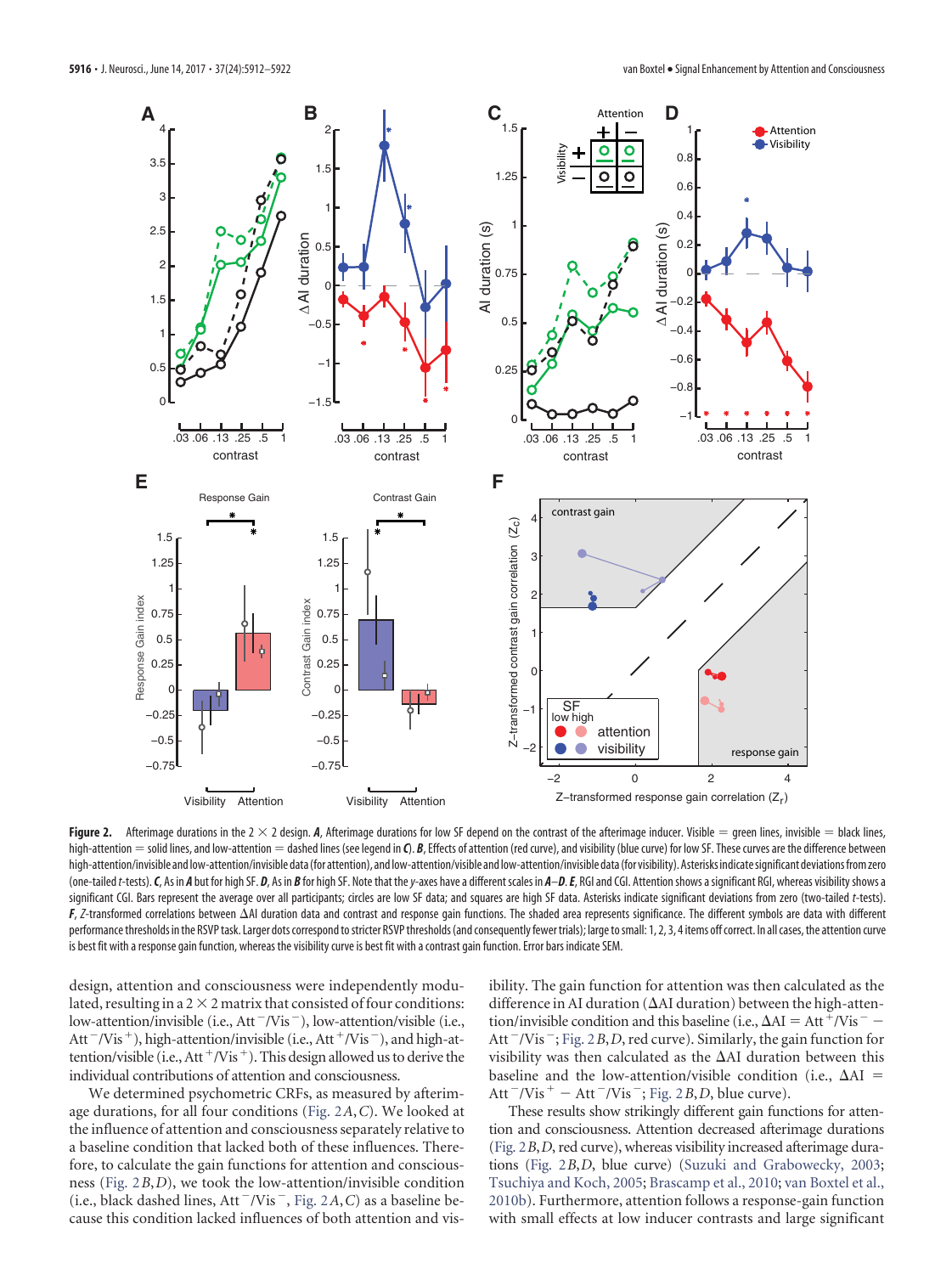effects at high inducer contrasts [\(Fig. 2](#page-4-0)*B*,*D*, red stars), whereas visibility follows a contrast-gain function, with significant effects only at intermediate inducer contrasts [\(Fig. 2](#page-4-0)*B*,*D*, blue stars). We quantified these effects further by calculating for each subject a CGI and an RGI (see Materials and Methods; [Fig. 2](#page-4-0)*E*). These data revealed that, over all subjects (and both experiments), attention had a significant RGI ( $t_{(29)} = 2.92$ ,  $p = 0.007$ , Cohen's  $d = 0.53$ ), but no significant CGI ( $t_{(29)} = -1.30$ ,  $p = 0.20$ , Cohen's  $d = -0.24$ ). Conversely, visibility showed a significant CGI ( $t_{(29)} = 2.91$ ,  $p =$ 0.007, Cohen's  $d = 0.53$ ), but no significant RGI ( $t_{(29)} = -1.36$ ,  $p =$ 0.18, Cohen's  $d = -0.25$ ). Similar findings are obtained for the low and high SF experiments separately in that there are positive RGIs for attention (low SF:  $t_{(14)} = 1.7$ ,  $p = 0.10$ , Cohen's  $d =$ 0.45, ns; high SF:  $t_{(13)} = 5.83$ ,  $p < 0.0001$ , Cohen's  $d = 1.56$ ), and a positive CGI for visibility (low SF:  $t_{(14)} = 2.75$ ,  $p = 0.016$ , Cohen's *d* = 0.71; high SF:  $t_{(13)} = 1.0235$ , *p* = 0.32, Cohen's *d* = 0.27, ns), although significance was not always reached. There was no significant difference between the RGI for attention for the low and high SF data ( $t_{(27)} = 0.69$ ,  $p = 0.50$ , Cohen's  $d = 0.26$ ). There was a significant difference between the CGI for attention for the low and high SF data ( $t_{(27)} = 2.20$ ,  $p = 0.036$ , Cohen's  $d = 0.83$ ). Nevertheless, the overall data suggest that attention and consciousness operate through different gain functions.

Interestingly, we find that attention and consciousness also have opposite effects at 3 cycles/°, which is inconsistent with a previous report [\(Brascamp et al., 2010\)](#page-9-4). That report showed that attention decreased afterimage durations at low and high SFs, but that the effect of visibility depended on SF: visibility increased afterimage duration at low SFs (consistent with our findings), whereas it decreased the afterimage durations at higher (3 cycles/°) SFs (inconsistent with our findings). This discrepancy could potentially be explained by the use of different paradigms (i.e., afterimage nulling versus duration paradigms). However, an alternative explanation is related to the fact the previous study did not use a  $2 \times 2$  design. For example, the attention effect was only measured in the visible conditions and the visibility effect was measured without having a demanding secondary task. Therefore, attention was not strictly controlled for in the measurements of the visibility effect. Without this task, participants potentially paidmore attention to the stimulus when it was visible then when it was invisible.

Based on our data, we can estimate the results of this methodological difference. To approximate the effects of the previous study, we looked at the condition that combined the effects of attention and consciousness. Therefore, we computed the gain function based on the difference between our standard baseline condition (i.e., the invisible/low-attention condition,  $Att^-/Vis^-$ ) and the condition with both high visibility and high attention (i.e., the visible/high-attention condition):  $Att^+/Vis^+ - Att^-/$  $Vis$ . These data are plotted with open circles in [Figure 3.](#page-5-0) We compared this with the gain function without attention confound (open circles in [Fig. 3,](#page-5-0) replotted from [Fig. 2\)](#page-4-0).

We found that, at low SFs, the lack of a demanding secondary task (and the consequent potential for a confounding influence of attention) has no or little influence of the gain function for visibility. However, at higher frequencies, an increase of attention (due to poor attentional control) shifts the visibility curve downward, resulting in apparent negative effects of visibility at many contrasts (being significantly negative at the highest contrast;  $t_{(15)} = -2.19$ ,  $p = 0.045$ , Cohen's  $d = -0.55$ ). Therefore, this analysis suggests that the negative effects of visibility reported previously [\(Brascamp et al., 2010\)](#page-9-4), measured at a contrast of 0.62, are potentially due to the lack of a stringent control of attention.



<span id="page-5-0"></span>Figure 3. Gain functions for visibility in conditions without attention (filled symbols) and those with attention (open symbols). Left, In low SF conditions, the presence of attention in addition to visibility does not appear to alter the gain function. Right, In the high SF condition, the addition of attention shortens the afterimage durations overall, pushing the  $\Delta$ AI measure below zero (significantly so at inducer contrasts of 100%). Note that the*y*-axes have different scales in the left and right panel. Error bars indicate SEM over participants.

## **Descriptive model fitting**

To investigate whether our measured gain functions can be described by pure contrast-gain and response-gain functions, we determined whether single parameter modulations from a baseline CRF could fit our data [\(Ling and Carrasco, 2006\)](#page-10-25). We fitted both response gain and contrast gain models to the visibility and attention  $\Delta$ AI data with one free parameter (see Materials and Methods). To control for correlations between response-gain and contrast-gain models, we computed *Z*-transformed partial correlations [\(Movshon et al., 1985;](#page-10-17) [Smith et al., 2005\)](#page-10-18) (see Materials and Methods for details). The resulting test-statistics,  $Z_c$  and *Z*r, refer to the *z*-transformed partial correlations for the contrastgain and response-gain fit, respectively. A *Z* of zero means that there is no correlation between the data and the model. We found that the attention data was best fit with a response-gain model (for the low SF data:  $Z_r = 2.26$ ,  $p = 0.012$ , one-tailed, whereas  $Z_c = -0.162$ ,  $p = 0.56$ ; [Fig. 2](#page-4-0)*F*). Conversely, visibility was better fit with a contrast gain model ( $Z_r = -1.09$ ,  $p = 0.86$ ,  $Z_c = 1.67$ ,  $p = 0.047$ ; [Fig. 2](#page-4-0)*F*). These results are further supported when the *Z*-values are converted back into *r*-values (data not shown). Finally, usingmorelenient trial selection criteria onRSVP performance (e.g., correct number of items  $\pm 2$  or  $\pm 3$ ) did not change these results [\(Fig.](#page-4-0) [2](#page-4-0)*F*, different symbol sizes), showing that our results are not due to the specific trial selection criterion that we used. The high SF data are similar to the low SF data [\(Fig. 2](#page-4-0)*F*) and the same conclusions will be reached. These data show that gain functions of attention and consciousness can be modeled by changes of single parameters of the baseline response function and can be approximated by pure response and contrast gain functions, respectively.

## **Model comparisons with the BIC**

The previous analysis showed that descriptive models of contrast gain and response gain can describe our data, but to provide a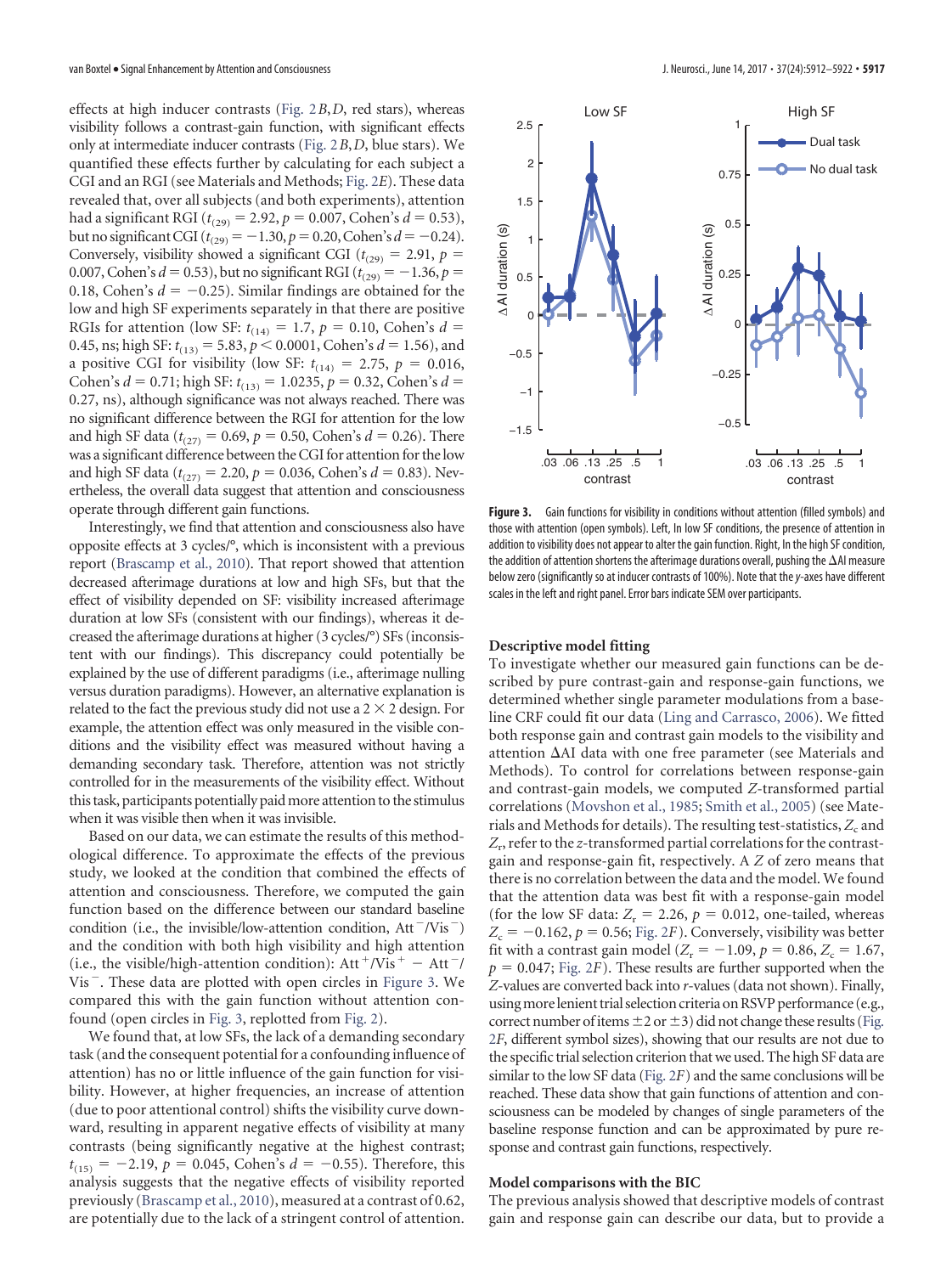better mechanistic account, we constructed several computational models based on a normalization framework to investigate which model architecture could best explain our data.

In a normalization framework, the response to a target stimulus in one eye is divided by the activity of a normalization pool [\(Heeger, 1992;](#page-9-9) [Reynolds and Heeger, 2009;](#page-10-12) [Carandini and](#page-9-10) [Heeger, 2011\)](#page-9-10). This normalization pool combines the neural activity in response to both the target stimulus and the competing stimulus in the other eye [\(Baker and Meese, 2007;](#page-9-11) [Ling and Blake,](#page-10-26) [2012\)](#page-10-26). In this framework, an interocular mask will result in a contrast-gain effect.

Using a normalization framework, the modeled influence of attention on perception could result in both response gain and contrast gain effects [\(Reynolds and Heeger, 2009;](#page-10-12) [Ling and Blake,](#page-10-26) [2012\)](#page-10-26). However, an increase in attention cannot produce a negative effect on afterimage duration in this model. To explain a negative effect of attention, other researchers have proposed a two-level process [\(Suzuki and Grabowecky, 2003;](#page-10-24) [Wede and](#page-10-27) [Francis, 2007;](#page-10-27) [Brascamp et al., 2010;](#page-9-4) [van Boxtel et al., 2010b\)](#page-10-10). The first level  $(L_1)$  is sensitive to the particular configuration of light and dark patches; that is, it is contrast-polarity sensitive. After a prolonged adaptation period, the polarity sensitivity of this level causes it to produce a negative afterimage when a blank screen is shown. This process is generally assumed to underlie afterimages. On top of this first level, the two-stage model assumes that the output of  $L<sub>1</sub>$  is the input of a second level. This second level is polarity insensitive, meaning that it is sensitive to the contrast of the stimulus independently of the light/dark arrangement of luminance. A change in activity at this level will change the perceived contrast of the stimulus, but will not generate an afterimage when no input is received. Here, we implement this conceptual two-level model into a simple computational model, incorporating the idea of response normalization [\(Heeger, 1992;](#page-9-9) [Reynolds and Heeger, 2009;](#page-10-12) [Caran](#page-9-10)[dini and Heeger, 2011\)](#page-9-10) at both stages.

We modeled each of the two levels,  $L_1$  and  $L_2$ , by a normalization process (see Materials and Methods; [Fig. 4](#page-7-0)*A*) in which the output response of each level was modeled as follows:

$$
L_{\{1,2\}}(C, a, C_{CFS}) = \frac{aC^n}{aC^n + aC_{CFS}^n + C_{50}^n}
$$
 (23)

At  $L_1$ , *C* is the contrast of the inducer and, at  $L_2$ , *C* is the output of  $L_1$ . The parameter *a* is the influence of attention (where  $a = 1$ ) means unattended and  $a > 1$  means attended). Here, we let attention influence both the processing of the afterimage inducer and the CFS stimulus because our design mainly manipulated spatial attention (in fact, feature-based attention would be difficult to deploy in our stimuli because the orientation and contrast was randomized over trials).  $C_{\text{CFS}}$  is the contrast of the mask and *C*<sup>50</sup> is the contrast at which half-maximum response is reached. The parameter *n* controls the steepness of the curves. Note that most of the models that we considered incorporate only contrast-gain changes because our stimuli were relatively small compared with the presumed size of the attentional window [\(Reynolds and Heeger,](#page-10-12) [2009\)](#page-10-12). See Materials and Methods for full model descriptions.

To incorporate the differences between  $L_1$  and  $L_2$  in terms of their sensitivity to contrast polarity, the effects of adaptation were modeled differently in both levels. In *L*1, adaptation is polarity sensitive, so, after adaptation, when presented with a blank screen, unadapted neurons will be more active then adapted neurons, resulting in a negative afterimage. Therefore, we modeled the activity of  $L_1$  after adaptation as equal to the activity of the neurons sensitive to the opposite polarity before adaptation (as explained in the Materials and Methods). Adaptation at  $L<sub>2</sub>$  was incorporated by assuming that  $L_2$  was less sensitive to the input from *L*<sub>1</sub> after adaptation (i.e., similar to threshold elevation) by an amount proportional to its activity before adaptation (see Eq. 8 and 9 in the Materials and Methods).

Different model architectures were fitted to the data, differing in the level at which attention and consciousness took effect (i.e., at  $L_1$  and/or  $L_2$ ; [Figure 4](#page-7-0)*B*). As a baseline, we constructed a model that included monocular normalization only, but no influences of attention or consciousness through interocular suppression (the "monocular normalization-only" (N) model). Other models were an "attention-first" model in which attentional modulated  $L<sub>1</sub>$  whereas consciousness modulated  $L<sub>2</sub>$ ; a "consciousness-first" model in which consciousness modulated  $L_1$  and attention modulated *L*<sub>2</sub>; and a "full model" in which both attention and consciousness could influence  $L_1$  and  $L_2$ . We also included two models in which attention was explicitly modeled as a response gain. The models were compared using the BIC [\(Schwarz, 1978\)](#page-10-28), which weighs the maximum value of the likelihood function against the number of free parameters in the model. A low BIC is preferred. All models were compared with the N model because this model did not incorporate the effects of our attention and visibility manipulations and therefore serves as a good baseline. Models were fit concurrently on both the afterimage durations [\(Fig. 2](#page-4-0)*A*,*C*) and attention and consciousness effects [\(Fig. 2](#page-4-0)*B*,*D*) with equal weights. Fitted model parameters for the low SF data are given in [Table 1.](#page-8-0)

The BIC analysis revealed that the consciousness-first model best fits the data for low SF [\(Fig. 4](#page-7-0)*C*) and high SF [\(Fig. 4](#page-7-0)*G*) data. The attention-first model did not fit the data very well because the direction of modulation of attention and consciousness were always in the same direction. The full model fitted the data very well [\(Fig. 4](#page-7-0)*D*,*H*), but did not obtain a very low BIC score because of the added complexity of the model. Interestingly, the optimal fit parameters [\(Table 1\)](#page-8-0) of the full model showed that the CFS parameter was 0.61 at  $L_1$ , and 0.05 at  $L_2$ , suggesting that CFS should only influence  $L_1$ . In addition, it showed that attention was 2.2 at  $L_1$ (where 1 means no attention), whereas it was 100 at  $L_2$ , showing that attention mostly influenced *L*2. Both of these findings conform the simpler model architecture of the consciousness-first model, suggesting that, indeed, the consciousness-first model is an optimal model. The models with attention modeled as a response gain, labeled Cr and Ar in [Figure 4,](#page-7-0)*C*,*D*,*G*, and*H*, produced worsefits than the respective models with attention modeled as a contrast-gain (i.e., models C and A). Of these two, the Cr model was significantly better, but it was unable to show strong increases of attentional effects at medium contrasts and it did not evidence a plateau effect at high contrasts, thus its underperformance relative to the consciousnessfirst (C) model ( $\Delta BIC = 3.84$  between the two models). Posterior model comparisons [\(Wasserman, 2000\)](#page-10-29) showed that the consciousness-first (C) model has a posterior probability of 0.83 of being the correct model, whereas the second-best model was the Cr model with a posterior probability of 0.12.

These same analyses were also performed for the high SF data, resulting in the same conclusions [\(Fig. 4](#page-7-0)*G*–*J*), with the consciousness-first model fitting the data the best ( $\Delta BIC = 5.45$  between the C and Cr model). Posterior model comparisons showed that the C-model has a posterior probability of 0.93 of being the correct model, whereas the second-best model was the Cr model with a posterior probability of 0.06.

This model comparison revealed that our data are best explained by a two-level normalization model in which consciousness operates at the first level, whereas attention operates at the second level.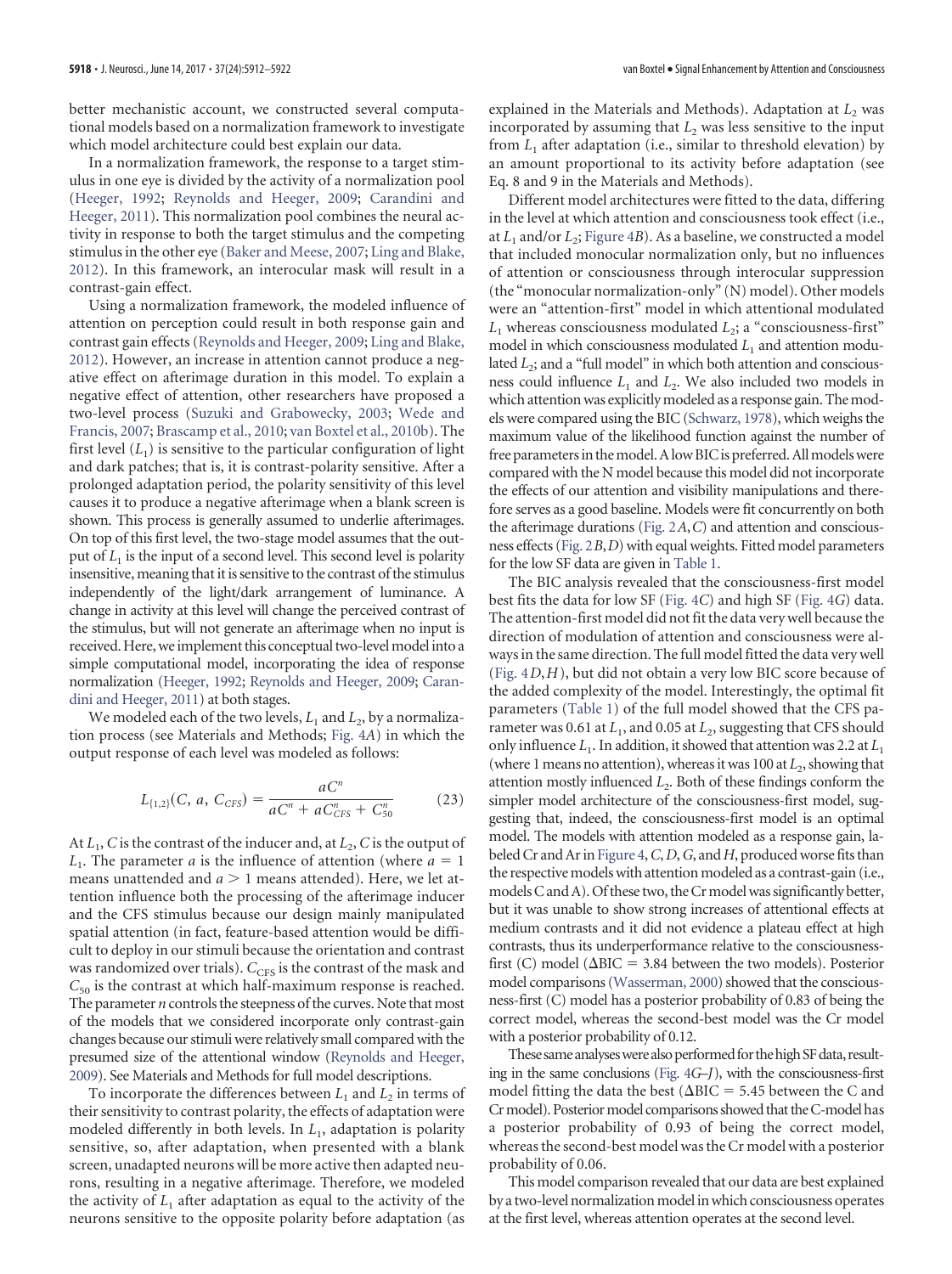

<span id="page-7-0"></span>Figure 4. Model comparisons. A, Main computational unit that includes normalization, as well as potential influences of attention and consciousness (through CFS). These units were stacked on top of one another to create a two-level model architecture. *B*, Four main model architectures that were considered. *C*,  $\Delta$ BIC scores from the BIC (lower is better) for the low SF data. Horizontal lines represent different levels of evidence (see Materials and Methods). *D*, Fit residuals from each of the models. *E*, *F*, Model fit of the consciousness-first model, the best-fitting model, through the afterimage data (*E*; data replotted from Fig. 2A), and through the attention and consciousness data (*F*; data replotted from Fig. 2B). Curves are the fits, circles are the data, color assignments as before. *G*–*J*, Same as*C*–*F*, but for the high SF data (experimental data replotted from [Fig. 2](#page-4-0)*C*,*D*).

## **Influence of the mask**

One potential explanation of our visibility findings is that they are due to the presence/absence of the mask, not the visibility/invisibility of the inducer. Past research has shown that the presence/ absence of the mask does not fully determine the strength of the aftereffects [\(Tsuchiya and Koch, 2005;](#page-10-22) [Blake et al., 2006;](#page-9-12) [van](#page-10-10) [Boxtel et al., 2010b\)](#page-10-10), but the mask may have an influence, through contrast adaptation, at low inducer SFs [\(Brascamp et al.,](#page-9-4) [2010\)](#page-9-4). To test for the influence of the mask, we compared linear mixed models through likelihood ratio tests [\(Bates et al., 2014\)](#page-9-13).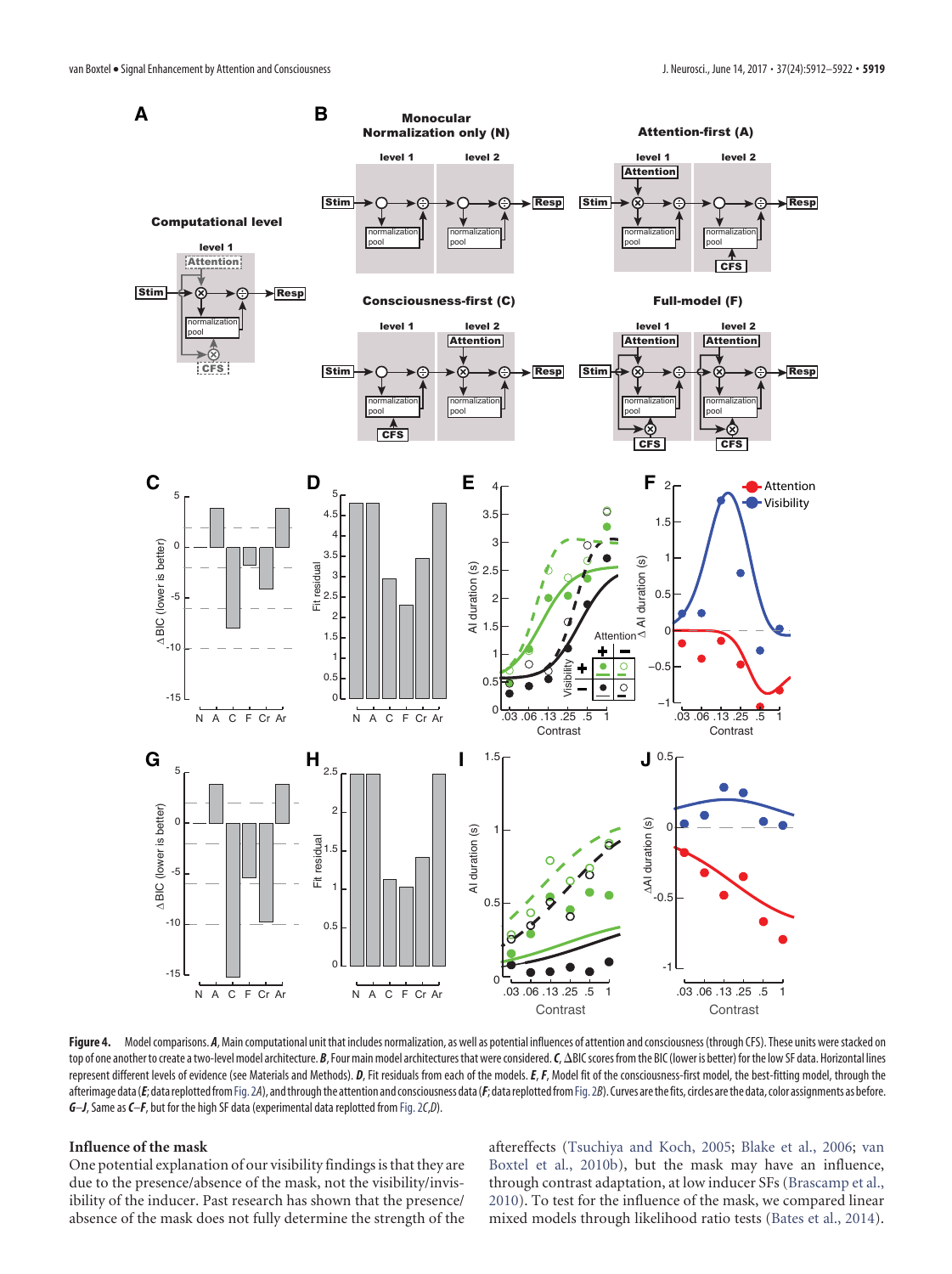<span id="page-8-0"></span>**Table 1. Model fit for the free parameters for the four models**

|                              | Monocular<br>normalization<br>only model | Attention-first<br>model | Consciousness-first<br>model | Full<br>model |
|------------------------------|------------------------------------------|--------------------------|------------------------------|---------------|
| $\mathsf{n}$                 | 0.920                                    | 0.920                    | 1.567                        | 1.785         |
| $\zeta_{50}$                 |                                          |                          | 0.276                        | 0.267         |
| 0                            | 0.102                                    | 0.102                    | 0.567                        | 0.472         |
| S                            | 8.982                                    | 8.962                    | 6.686                        | 6.865         |
| m                            | 0                                        | 0                        | 0.671                        | 0.665         |
| $A_1^a$                      |                                          |                          |                              | 2.024         |
| $A_2^a$                      |                                          |                          | 7.650                        | 99.999        |
| $\mathfrak{c}_{\text{crs1}}$ |                                          |                          |                              | 0.610         |
| ۔<br>dfs2-                   |                                          |                          |                              | 0.050         |

*a* Attention was set to 1 in the low-attention conditions, the reported value is the fit parameter for the attended high-attention condition.

 $^bC_{\rm{cfs}}$  was fixed to 0 or 1 when the CFS was absent or present in most models; however, it was free to vary in the "present" condition in the full model; these values are reported here. Subscripts 1 and 2 refer to level 1 and level 2.

Afterimage duration was taken as the dependent variable and fixed effects were the inducer contrast, the CFS presence/absence, and the visibility (as indicated by the participants button presses). Random intercepts per participant were included. The unrestricted model included all fixed effects and their interactions, which we compared with restricted models that excluded either the factor CFS (and its interaction terms) or visibility (and its interaction terms). For low SF conditions, visibility had a significant effect ( $\chi^2_{(4)} = 33.30, p < 0.0001$ ), and CFS had a significant effect  $(\chi^2_{(4)} = 9.94, p = 0.041)$ . For the high SF condition, visibility had a significant effect ( $\chi^2_{(4)} = 353.87, p < 0.0001$ ), but CFS did not  $(\chi^2_{(4)} = 2.57, p = 0.63)$ . The model with the visibility influence (but not CFS) had a lower BIC than the model with the CFS influence (but not visibility):  $\Delta BIC = 23.36$  for low SF and  $\Delta BIC = 351.31$  for high SF). Therefore, the main influence appears to be visibility, but CFS does influence afterimage durations for low SF inducers.

## **Discussion**

Modulations of CRFs are one of the most valuable descriptors of visual function [\(Reynolds and Heeger, 2009;](#page-10-12) [Carrasco, 2011\)](#page-9-6), allowing one to investigate the computational mechanisms underlying visual processing [\(Reynolds and Heeger, 2009\)](#page-10-12). We measured the modulations of afterimage duration CRFs, or gain functions, induced by attention and consciousness. We show that attention and consciousness can have opposite effects on afterimage durations and, more importantly, that attention displays a response gain function, whereas consciousness displays a contrast gain function (which is possibly stronger for low SFs). These results show that attention and consciousness, arguably the two most important cognitive functions, operate through different underlying mechanisms.

These results are consistent with previous demonstrations of a dissociation between attention and consciousness [\(Kentridge et](#page-10-8) [al., 2004;](#page-10-8) [Wyart and Tallon-Baudry, 2008;](#page-10-9) [Brascamp et al., 2010;](#page-9-4) [van Boxtel et al., 2010b;](#page-10-10) [Watanabe et al., 2011\)](#page-10-11), but additionally provide an explanation of the processes that underlie this dissociation. Showing such clear dissociations between attention and consciousness is not always possible. For example, using a different experimental setup and parameters, attention produces contrast-gain functions at a behavioral level [\(Reynolds and](#page-10-12) [Heeger, 2009;](#page-10-12) [Herrmann et al., 2010\)](#page-9-8), just like consciousness often does. Attention and consciousness would then appear to work synergistically. However, even though attention and consciousness show synergistic effects in those experiments, our findings suggest their computational underpinnings can be dissociated using the current paradigm.

Through extensive model comparisons, we show that the dissociation is best explained by a hierarchical two-level normalization model, in which attention acts on a late contrast-polarityinsensitive level, whereas consciousness manipulations, by means of interocular suppression, act on an early contrast-polaritysensitive level. Because contrast-polarity sensitivity is predominantly found subcortically in LGN and in layer 4 in V1 [\(Hubel](#page-10-30) [and Wiesel, 1968;](#page-10-30) [Levitt et al., 2001\)](#page-10-31), our findings are consistent with the idea that interocular suppression operates at early visual stages [\(Blake, 1989;](#page-9-14) [Tong et al., 2006\)](#page-10-32), potentially as early as LGN or V1 [\(Sengpiel et al., 1998;](#page-10-13) [Polonsky et al., 2000;](#page-10-33) [Meese and Hess,](#page-10-34) [2004;](#page-10-34) [Watanabe et al., 2004;](#page-10-14) [Haynes et al., 2005;](#page-9-15) [Li et al., 2005;](#page-10-15) [Bahrami et al., 2008;](#page-9-7) [Yuval-Greenberg and Heeger, 2013\)](#page-10-16). However, other research suggests that interocular masking at LGN or V1 is weak or nonexistent [\(Lehky and Maunsell, 1996;](#page-10-35) [Leopold](#page-10-36) [and Logothetis, 1996;](#page-10-36) [Macknik and Martinez-Conde, 2004;](#page-10-37) [Ke](#page-10-38)[liris et al., 2010;](#page-10-38) [Watanabe et al., 2011\)](#page-10-11). Our results cannot resolve this issue because, although we show sensitivity to contrast polarity, cells with such sensitivity [\(Zhou et al., 2000\)](#page-10-39), as well as (rare) ocularly biased cells [\(Zeki, 1978;](#page-10-40) [Hubel and Livingstone,](#page-10-41) [1987\)](#page-10-41), exist in both striate and extrastriate visual areas. However, most results (including ours) are consistent with neurophysiological [\(Leopold and Logothetis, 1996\)](#page-10-36) and computational [\(Free](#page-9-16)[man, 2005\)](#page-9-16) findings that suggest that interocular inhibition at early stages is small and noisy and complete perceptual suppression builds up over consecutive stages in the visual hierarchy.

Our data further show that attention mainly operates on a higher contrast-polarity-insensitive level. This is largely consistent with the idea that attention allows for vision with scrutiny through top-down modulation of neural activity [\(Hochstein and](#page-9-17) [Ahissar, 2002;](#page-9-17) [Buffalo et al., 2010\)](#page-9-18), acting more strongly higher up in the visual hierarchy [\(Rainer et al., 1998\)](#page-10-42).

Different from our two-stage model, two recent models proposed that attention operates at the same level as interocular suppression [\(Ling and Blake, 2012;](#page-10-26) [Li et al., 2015\)](#page-10-43). Although seemingly at odds, this approach is not inconsistent with ours. For example, in [Li et al. \(2015\),](#page-10-43) attention is binocular, consistent with the higher-level (second) stage in our model. Attention then influences (presumably through feedback) interocular competition. Importantly, the attentional influences on interocular suppression were strong only when competing stimuli were large, but not when they were small [\(Ling and Blake, 2012;](#page-10-26) [Li et al., 2015\)](#page-10-43). Because our stimuli were small, this may have obviated the need to model the first-level attentional influences for our experiments.

Other data suggest that attention is not merely a modulator of, but actually a prerequisite for binocular rivalry [\(Zhang et al., 2011;](#page-10-44) [Brascamp and Blake, 2012\)](#page-9-19). Although attention generally influences binocular rivalry minimally [\(Meng and Tong, 2004;](#page-10-45) [van Ee](#page-10-46) [et al., 2005\)](#page-10-46), the finding that binocular rivalry may require attention could suggest that there exists an interaction between our attention manipulation and our consciousness manipulation (see also [Ling and Blake, 2012;](#page-10-26) and our [Fig. 3\)](#page-5-0), thus potentially making them not completely independent in our experimental design. Although this situation is not ideal, the existence of such an interaction means that, if we were able to better separate attention and consciousness, then the results would probably be still clearer.

Interestingly, whereas attention may be required for binocular rivalry, conscious awareness of the visual conflict is not [\(Bras](#page-9-20)[camp et al., 2015;](#page-9-20) [Zou et al., 2016\)](#page-10-47). This finding supports the proposed dissociation of attention and consciousness. It must be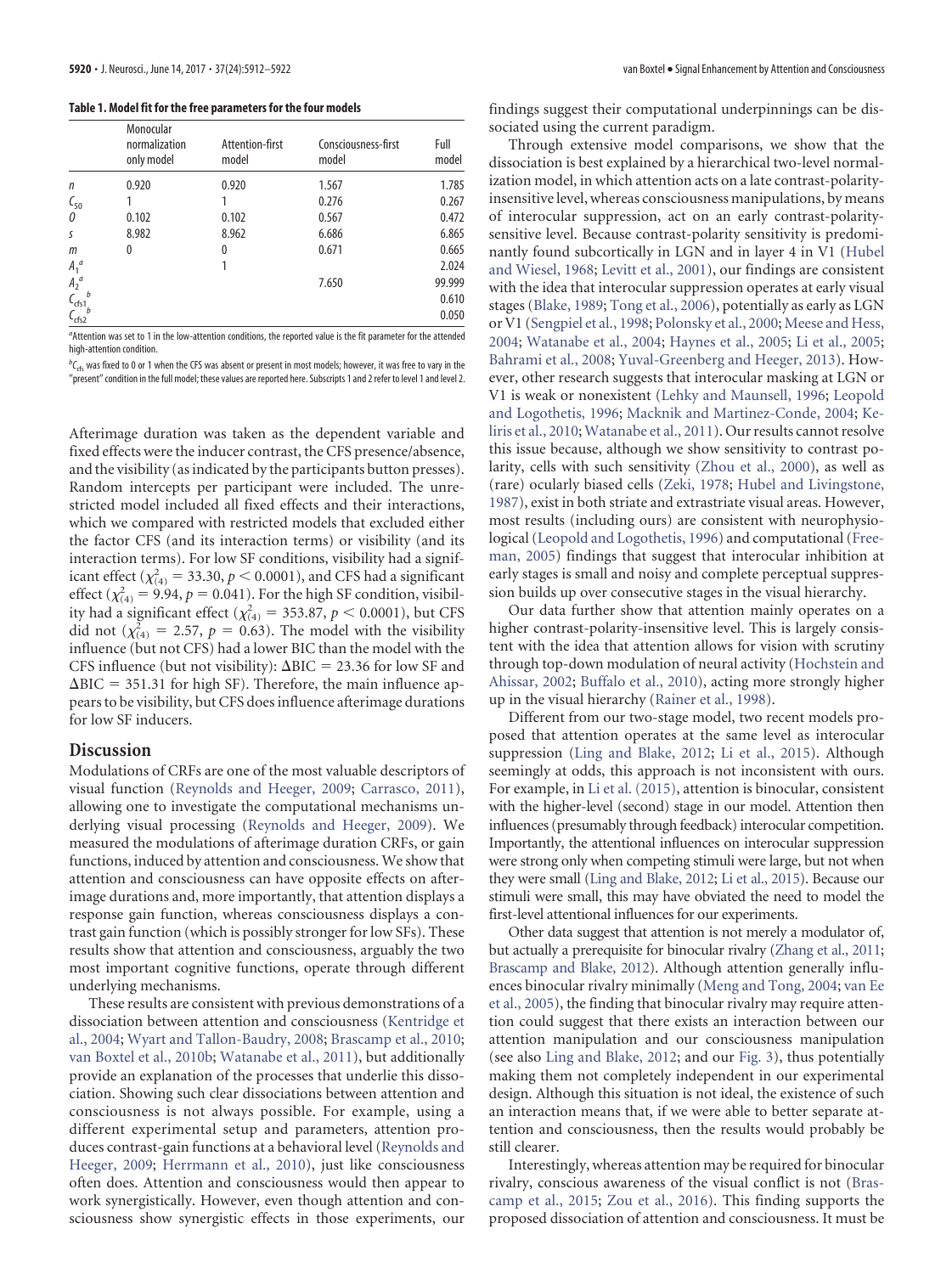mentioned that recent neurophysiological measurements suggest that binocular rivalry may occur in the absence of both attention and consciousness [\(Xu et al., 2016\)](#page-10-48), meaning that the above concerns about our paradigm are moot.

From a computational perspective, it is interesting that the bestperforming consciousness-first model only included contrast-gain computations, even outperforming models that explicitly included response-gains for attention. It nevertheless produced a response gain for attention because the modeled contrastresponse function at the second level was not yet at saturation at high contrasts, so a contrast-gain change induced by attention translated into increased activity, even at high contrasts. Arguably, this unsaturated response is not consistent with neurophysiological data. However, this "true" contrast response behavior of a neuron cannot be measured in the brain. One can only measure the contrast response curve at a certain level determined by the contrast-dependent input from preceding neuronal levels. In other words, the output of level X is dependent on the contrastdependent input it receives from level  $X - 1$ . This "observed" contrast-response curve is the one that is measured in neurophysiological experiments. Consistent with these observations, our model also shows response saturation of the contrastresponse function of  $L_2$  given the input of  $L_1$  [\(Fig. 4](#page-7-0)*E*). In addition to this effect, the response gain is then further strengthened by adaptation (which is effectively a response gain change) that is dependent on the attention-modulated activity.

Our modeling suggests that both the effects of attention and consciousness on afterimage duration are the result of a signal enhancement at the neuronal level. It has been suggested that these effects could therefore operate through identical or similar mechanisms [\(Brascamp et al., 2010;](#page-9-4) [Blake et al., 2014\)](#page-9-21), thus implying a weak separation between attention and consciousness. This interpretation, however, was based on measurements at just a single inducer contrast. Here, we have measured the entire contrast response curve and analyzed the results with different twolevel models. Our analysis reveals that, even though attention and consciousness both cause increases in activity, they achieve that through processes that give rise to different (gain) functions and by influencing different levels within the visual processing hierarchy. Our overall set of findings is not consistent with alternative interpretations based on the assumption that the effects of suppression are purely due to decreasing attention to a stimulus that is rendered invisible [\(Blake et al., 2014;](#page-9-21) [Li et al., 2015\)](#page-10-43).

A separate concern is that the effects that we attribute to consciousness may instead be due to a difference in contrast adaptation when the interocular mask is present versus when it is absent (i.e., it is stimulus dependent) and not due to changes in conscious perception per se [\(Cohen et al., 2012\)](#page-9-3). Consistent with past findings [\(Brascamp et al., 2010\)](#page-9-4), we find that, for low SF stimuli, there is an influence of the mask, but not for high SF stimuli. It is thus worthwhile to investigate and control for this potential influ-ence [\(Brascamp et al., 2010;](#page-9-4) [Watanabe et al., 2011;](#page-10-11) [Yuval-Greenberg](#page-10-16) [and Heeger, 2013\)](#page-10-16). However, conscious visibility had a significantly stronger effect in our data, consistent with previous indications that aftereffect strength is largely determined by the conscious percept and that the presence/absence of the mask is not (fully) determining the strength of the aftereffects [\(Tsuchiya and Koch, 2005;](#page-10-22) [Blake et al.,](#page-9-12) [2006;](#page-9-12) [van Boxtel et al., 2010b\)](#page-10-10).

It is currently not possible to determine how general our findings are. However, apart from afterimages, attention can decrease perception or performance in motion-induced blindness [\(Geng](#page-9-22) [et al., 2007;](#page-9-22) Schölvinck and Rees, 2009) and the motion aftereffect [\(Murd and Bachmann, 2011\)](#page-10-50), for Troxler/peripheral fading [\(Lou, 1999;](#page-10-51) [De Weerd et al., 2006\)](#page-9-23), visual memory [\(Voss and](#page-10-52) [Paller, 2009\)](#page-10-52), SF [\(Yeshurun and Carrasco, 1998\)](#page-10-53), the attentional blink [\(Olivers and Nieuwenhuis, 2005\)](#page-10-54), and visual search [\(Smilek](#page-10-55) [et al., 2006\)](#page-10-55). These findings suggest that our conclusions may be valid beyond the context of afterimages.

In conclusion, our results indicate that signal enhancement functions differently through attention and consciousness. Because it is easy to conflate attention and consciousness effects, future research would gain from carefully controlling parameters that influence attention and consciousness.

## **References**

- <span id="page-9-5"></span>Albrecht DG, Hamilton DB (1982) Striate cortex of monkey and cat: contrast response function. J Neurophysiol 48:217–237. [Medline](http://www.ncbi.nlm.nih.gov/pubmed/7119846)
- <span id="page-9-7"></span>Bahrami B, Carmel D, Walsh V, Rees G, Lavie N (2008) Spatial attention can modulate unconscious orientation processing. Perception 37:1520 –1528. [CrossRef](http://dx.doi.org/10.1068/p5999) [Medline](http://www.ncbi.nlm.nih.gov/pubmed/19065856)
- <span id="page-9-11"></span>Baker DH, Meese TS (2007) Binocular contrast interactions: dichoptic masking is not a single process. Vision Res 47:3096 –3107. [CrossRef](http://dx.doi.org/10.1016/j.visres.2007.08.013) [Medline](http://www.ncbi.nlm.nih.gov/pubmed/17904610)
- <span id="page-9-13"></span>Bates D, Mächler M, Bolker B, Walker S (2014) Fitting linear mixed-effects models using lme4. Journal of Statistical Software 67:1–48.
- <span id="page-9-14"></span>Blake R (1989) A neural theory of binocular rivalry. Psychol Rev 96:145– 167. [CrossRef](http://dx.doi.org/10.1037/0033-295X.96.1.145) [Medline](http://www.ncbi.nlm.nih.gov/pubmed/2648445)
- <span id="page-9-12"></span>Blake R, Tadin D, Sobel KV, Raissian TA, Chong SC (2006) Strength of early visual adaptation depends on visual awareness. Proc Natl Acad Sci U S A 103:4783–4788. [CrossRef](http://dx.doi.org/10.1073/pnas.0509634103) [Medline](http://www.ncbi.nlm.nih.gov/pubmed/16537384)
- <span id="page-9-21"></span>Blake R, Brascamp J, Heeger DJ (2014) Can binocular rivalry reveal neural correlates of consciousness? Philos Trans R Soc Lond B Biol Sci 369: 20130211. [CrossRef](http://dx.doi.org/10.1098/rstb.2013.0211) [Medline](http://www.ncbi.nlm.nih.gov/pubmed/24639582)
- <span id="page-9-19"></span>Brascamp JW, Blake R (2012) Inattention abolishes binocular rivalry: perceptual evidence. Psychol Sci 23:1159 –1167. [CrossRef](http://dx.doi.org/10.1177/0956797612440100) [Medline](http://www.ncbi.nlm.nih.gov/pubmed/22933458)
- <span id="page-9-4"></span>Brascamp JW, van Boxtel JJ, Knapen TH, Blake R (2010) A dissociation of attention and awareness in phase-sensitive but not phase-insensitive visual channels. J Cogn Neurosci 22:2326 –2344. [CrossRef](http://dx.doi.org/10.1162/jocn.2009.21397) [Medline](http://www.ncbi.nlm.nih.gov/pubmed/19929762)
- <span id="page-9-20"></span>Brascamp J, Blake R, Knapen T (2015) Negligible fronto-parietal BOLD activity accompanying unreportable switches in bistable perception. Nat Neurosci 18:1672–1678. [CrossRef](http://dx.doi.org/10.1038/nn.4130) [Medline](http://www.ncbi.nlm.nih.gov/pubmed/26436901)
- <span id="page-9-18"></span>Buffalo EA, Fries P, Landman R, Liang H, Desimone R (2010) A backward progression of attentional effects in the ventral stream. Proc Natl Acad Sci U S A 107:361–365. [CrossRef](http://dx.doi.org/10.1073/pnas.0907658106) [Medline](http://www.ncbi.nlm.nih.gov/pubmed/20007766)
- <span id="page-9-10"></span>Carandini M, Heeger DJ (2011) Normalization as a canonical neural computation. Nat Rev Neurosci 13:51–62. [CrossRef](http://dx.doi.org/10.1038/nrc3398) [Medline](http://www.ncbi.nlm.nih.gov/pubmed/22108672)
- <span id="page-9-6"></span>Carrasco M (2011) Visual attention: the past 25 years. Vision Res 51:1484 – 1525. [CrossRef](http://dx.doi.org/10.1016/j.visres.2011.04.012) [Medline](http://www.ncbi.nlm.nih.gov/pubmed/21549742)
- <span id="page-9-0"></span>Chun MM, Wolfe JM (2000) Visual attention. In: Blackwell's Handbook of Perception (Goldstein EB, ed), pp 272–310. Oxford, UK: Blackwell.
- <span id="page-9-3"></span>Cohen MA, Cavanagh P, Chun MM, Nakayama K (2012) The attentional requirements of consciousness. Trends Cogn Sci 16:411–417. [CrossRef](http://dx.doi.org/10.1016/j.tics.2012.06.013) [Medline](http://www.ncbi.nlm.nih.gov/pubmed/22795561)
- <span id="page-9-2"></span>De Brigard F, Prinz J (2010) Attention and consciousness. In: Wiley interdisciplinary reviews: cognitive science (Nadel L, ed), pp 51–59. New York: Wiley.
- <span id="page-9-1"></span>Dehaene S, Changeux JP, Naccache L, Sackur J, Sergent C (2006) Conscious, preconscious, and subliminal processing: a testable taxonomy. Trends Cogn Sci 10:204 –211. [CrossRef](http://dx.doi.org/10.1016/j.tics.2006.03.007) [Medline](http://www.ncbi.nlm.nih.gov/pubmed/16603406)
- <span id="page-9-23"></span>De Weerd P, Smith E, Greenberg P (2006) Effects of selective attention on perceptual filling-in. J Cogn Neurosci 18:335–347. [CrossRef](http://dx.doi.org/10.1162/jocn.2006.18.3.335) [Medline](http://www.ncbi.nlm.nih.gov/pubmed/16513000)
- <span id="page-9-16"></span>Freeman AW (2005) Multistage model for binocular rivalry. J Neurophysiol 94:4412–4420. [CrossRef](http://dx.doi.org/10.1152/jn.00557.2005) [Medline](http://www.ncbi.nlm.nih.gov/pubmed/16148271)
- <span id="page-9-22"></span>Geng HY, Song QL, Li YF, Xu S, Zhu Y (2007) Attentional modulation of motion-induced blindness.Chinese Science Bulletin 52:1063–1070.[CrossRef](http://dx.doi.org/10.1007/s11434-007-0178-0)
- <span id="page-9-15"></span>Haynes JD, Deichmann R, Rees G (2005) Eye-specific effects of binocular rivalry in the human lateral geniculate nucleus. Nature 438:496 –499. [CrossRef](http://dx.doi.org/10.1038/nature04169) [Medline](http://www.ncbi.nlm.nih.gov/pubmed/16244649)
- <span id="page-9-9"></span>Heeger DJ (1992) Normalization of cell responses in cat striate cortex. Vis Neurosci 9:181–197. [CrossRef](http://dx.doi.org/10.1017/S0952523800009640) [Medline](http://www.ncbi.nlm.nih.gov/pubmed/1504027)
- <span id="page-9-8"></span>Herrmann K, Montaser-Kouhsari L, Carrasco M, Heeger DJ (2010) When size matters: attention affects performance by contrast or response gain. Nat Neurosci 13:1554 –1559. [CrossRef](http://dx.doi.org/10.1038/nn.2669) [Medline](http://www.ncbi.nlm.nih.gov/pubmed/21057509)
- <span id="page-9-17"></span>Hochstein S, Ahissar M (2002) View from the top: hierarchies and reverse hierarchies in the visual system. Neuron 36:791–804. [CrossRef](http://dx.doi.org/10.1016/S0896-6273(02)01091-7) [Medline](http://www.ncbi.nlm.nih.gov/pubmed/12467584)